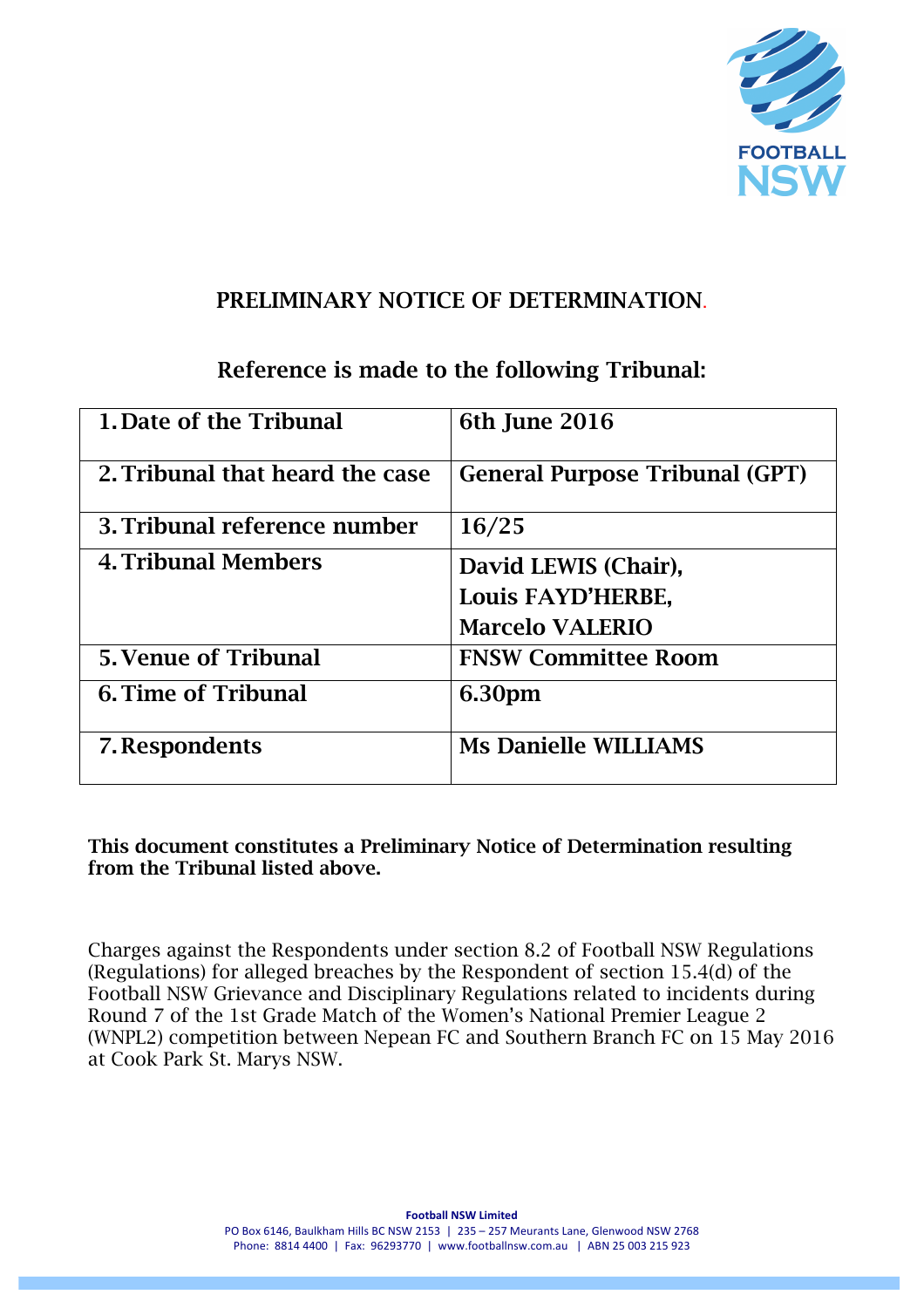# Summation of the Tribunal:

The Tribunal found that the evidence and admissions:

Partly supported the Charge brought against the Respondent.

# Determination of the Tribunal:

In a written statement the Respondent pleaded NOT GUILTY to the Charge as she stated that she did not enter the Field of Play even though she jumped over a fence with the clear intention of entering the Field of Play. The Respondent did not attend the hearing as she is with the Australian Navy and was deployed outside of Sydney and will not return until September.

There was insufficient evidence that the Respondent became involved in the melee however there was evidence that she entered the Field of Play.

The Tribunal found that part of the Charge proved.

### Sanctions Imposed

The Respondent is suspended for two (2) Fixtures for the offence under the Charge from all Football related activities, including spectating. The Tribunal also imposed sanctions on her Club for failure to control its Spectators.

| <b>Fines Imposed</b> |  |  |
|----------------------|--|--|
| <b>NII</b>           |  |  |

| <b>Bonds Imposed</b> | Nil. |
|----------------------|------|
|                      |      |

**Football NSW Limited** 

PO Box 6146, Baulkham Hills BC NSW 2153 | 235 – 257 Meurants Lane, Glenwood NSW 2768 Phone: 8814 4400 | Fax: 96293770 | www.footballnsw.com.au | ABN 25 003 215 923